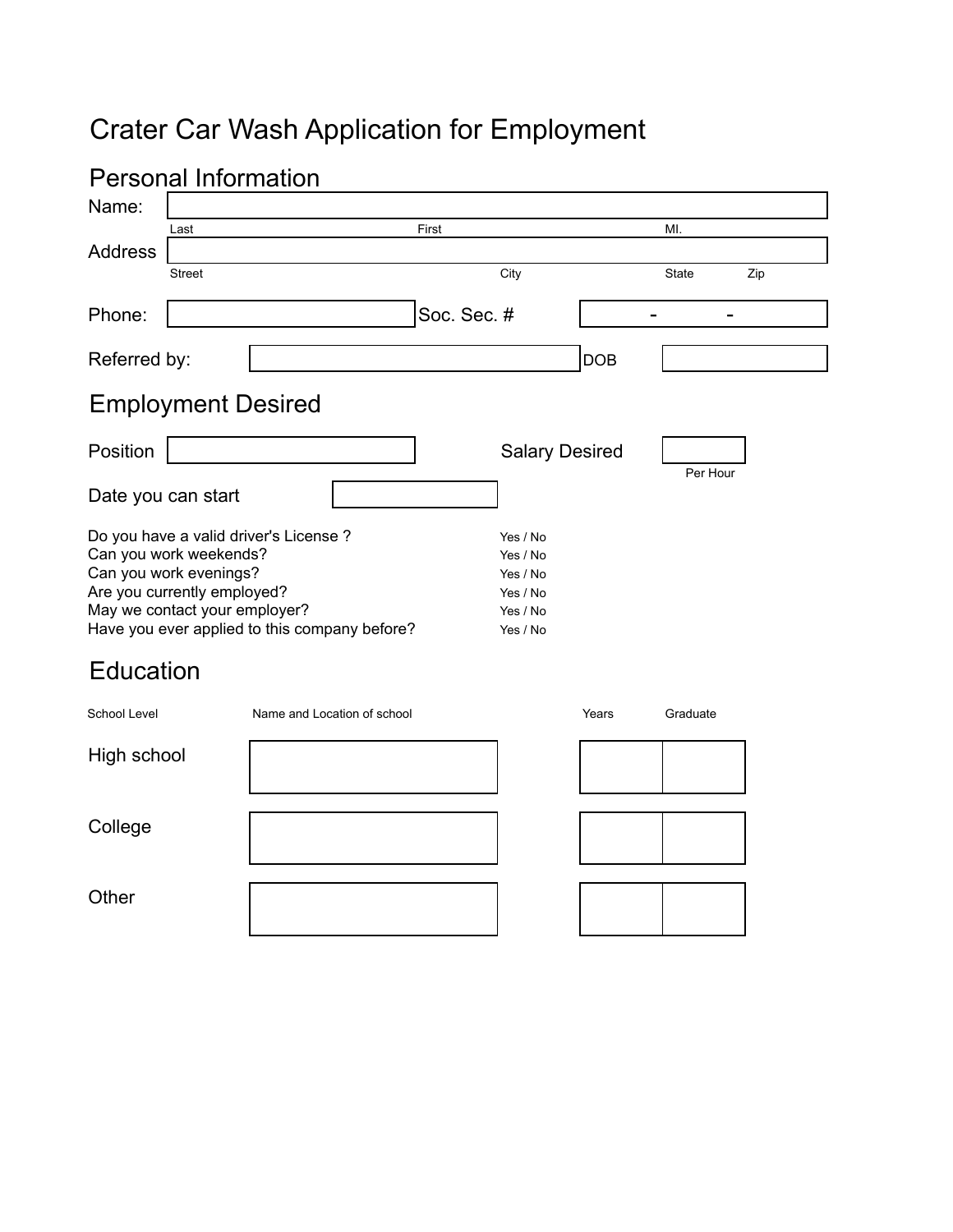## Former Employers

List below last three employers, starting with the most recent one first. **Must be completed.**

| Name<br><b>Address</b>          | <b>Street</b> |  |          | City                       | State | Zip |
|---------------------------------|---------------|--|----------|----------------------------|-------|-----|
| <b>Starting Date</b>            |               |  |          | <b>Ending Date</b>         |       |     |
| Job Title                       |               |  |          | Salary                     |       |     |
| Name Of Supervisor              |               |  |          |                            |       |     |
| May we contact your supervisor? |               |  | Yes / No | Phone                      |       |     |
| Reason for leaving              |               |  |          |                            |       |     |
| Name                            |               |  |          |                            |       |     |
| <b>Address</b>                  |               |  |          |                            |       |     |
| <b>Starting Date</b>            | <b>Street</b> |  |          | City<br><b>Ending Date</b> | State | Zip |
| Job Title                       |               |  |          | Salary                     |       |     |
| Name Of Supervisor              |               |  |          |                            |       |     |
| May we contact your supervisor? |               |  | Yes / No | Phone                      |       |     |
| Reason for leaving              |               |  |          |                            |       |     |
| Name                            |               |  |          |                            |       |     |
| <b>Address</b>                  |               |  |          |                            |       |     |
| <b>Starting Date</b>            | Street        |  |          | City<br><b>Ending Date</b> | State | Zip |
| Job Title                       |               |  |          | Salary                     |       |     |
| Name Of Supervisor              |               |  |          |                            |       |     |
| May we contact your supervisor? |               |  | Yes / No | Phone                      |       |     |
| Reason for leaving              |               |  |          |                            |       |     |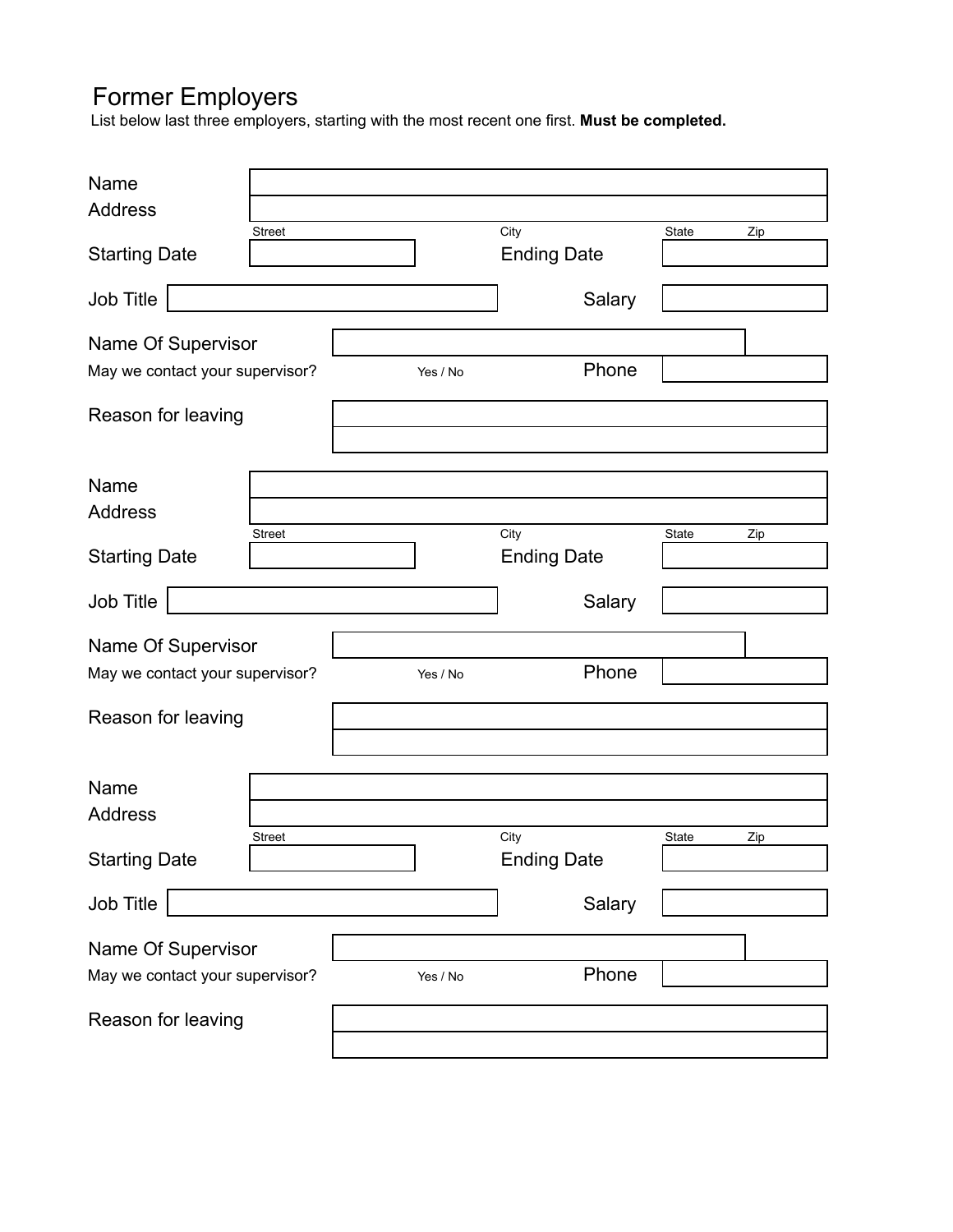### References

| Name | Phone | Years Known | Profession |
|------|-------|-------------|------------|
|      |       |             |            |
|      |       |             |            |
| Name | Phone | Years Known | Profession |
|      |       |             |            |
| Name | Phone | Years Known | Profession |

Have you ever been convicted of a felony within the last 5 years?  $Y_{\text{res}}/N_0$ If **Yes,** explain. (Will not necessarily exclude you from consideration)

Experience Please answer the following, rate 1 - 5 on your experience. **1**- least **5**- most

| Do you consider yourself a fast worker?        | 1 2 3 4 5 |
|------------------------------------------------|-----------|
| Communicate well with several types of people? | 1 2 3 4 5 |
| Represent company standards?                   | 1 2 3 4 5 |
| Sales of products to customers?                | 1 2 3 4 5 |
| Deal with customer complaints?                 | 1 2 3 4 5 |
| Work under stress?                             | 1 2 3 4 5 |
| Working all climate conditions?                | 1 2 3 4 5 |

If a customer came to you with a complaint of missing a spot on their car, what would you do?

If a customer came onto the lot with a confused look on their face of where to go, what do you do?

What will your employers say about your attitude on the job?

How often are you late or call in sick to work?

Why do you want to work for Crater Car Wash?